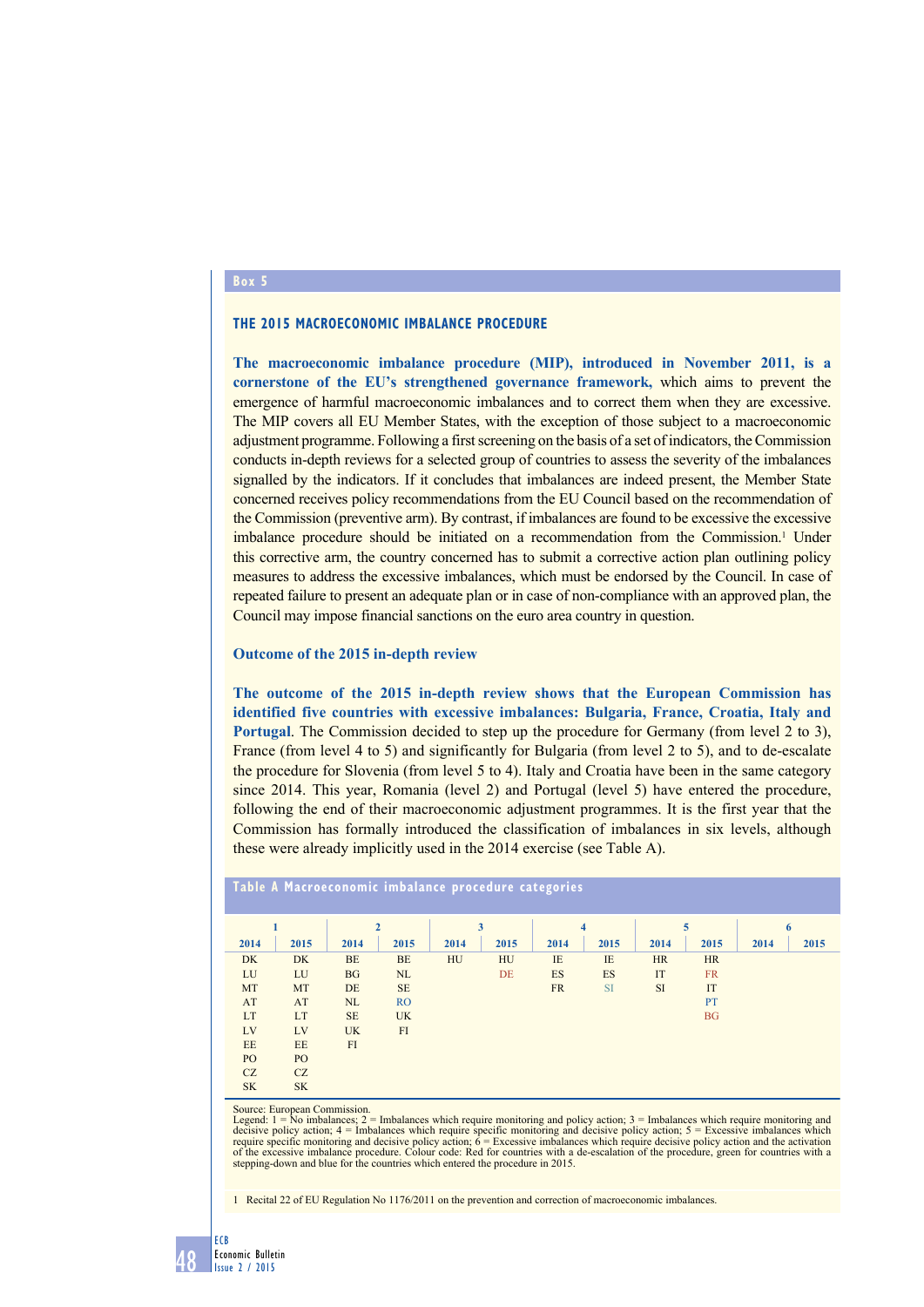The 2015 macroeconomic imbalance procedure

**Despite having identified excessive imbalances in five countries, the Commission is currently not proposing to activate the excessive imbalance procedure (EIP)**. The Commission has thus decided not to make full use of all available steps under the MIP, i.e. the corrective arm of the procedure. In the cases of Croatia and France, however, the Commission did announce that it was considering opening an EIP in May 2015 should the respective governments not have committed to implementing decisive structural reforms by then.

# **Reflections on the 2015 in-depth review conclusions**

**The outcome of the 2015 in-depth review shows that the imbalances are becoming increasingly severe in a number of countries**. This outcome is concerning because one of the key reasons for introducing the MIP was to help prevent the emergence of harmful imbalances and foster the unwinding of already existing imbalances. However, every year the number of countries with excessive imbalances is growing (from zero in 2012 to five in 2015), whereas the EIP has been never invoked by the Commission. This raises questions about the application of the procedure and the effectiveness of its preventive arm.

## **Insufficient implementation of country-specific reform recommendations**

**The Commission gives an important weight to policy commitments in assessing the degree of severity of imbalances.** While credible commitments are a necessary step for reforms to happen, assessing the degree of imbalances should be mainly based on effective policy action. Past experiences have shown that policy announcements very often have not been implemented, as confirmed by the Commission's assessment of the implementation of country-specific recommendations (CSRs), which raises concerns about the progress made (see Table B).



**table B european Commission assessment of the implementation of the 2014 country-specific recommendations**

Source: European Commission.

Notes: The following categories are used to assess progress in implementing the 2014 CSRs: No progress: The Member State has neither<br>announced nor adopted any measures to address the CSRs. This category also applies if a M group to evaluate possible measures. Limited progress: The Member State has announced some measures to address the CSRs, but<br>these measures appear insufficient and/or their adoption/implementation is at risk. Some progress adopted measures to address the CSRs. These measures are promising, but not all of them have been implemented yet and implementation is not certain in all cases. Substantial progress: The Member State has adopted measures, most of which have been implemented. These measures go a long way towards addressing the CSRs. Fully addressed: The Member State has adopted and implemented measures<br>that address the CSRs appropriately.